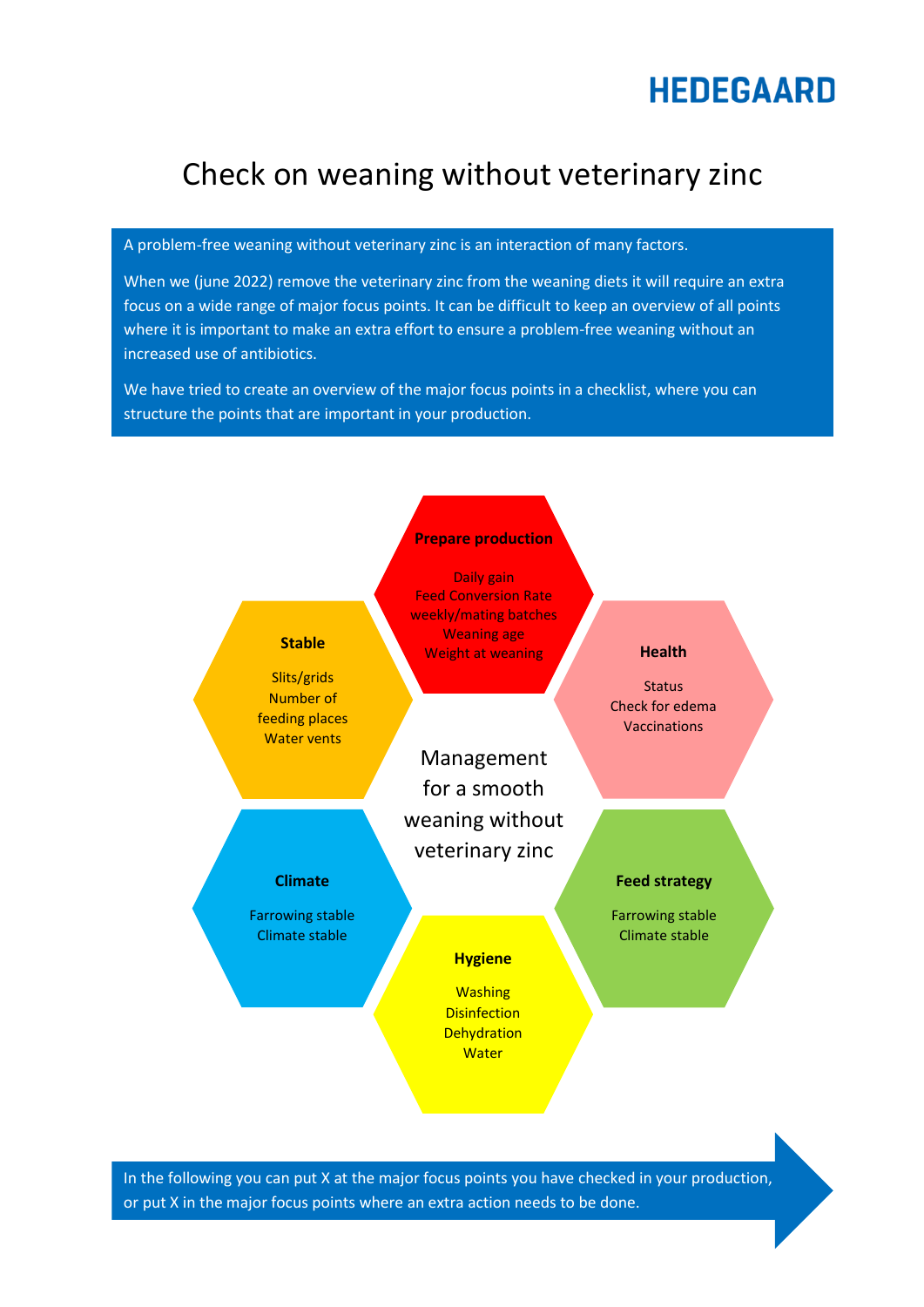# **Major focus** Check Action **Check Action Check Action** possibility of success. Min. 25-26 day old piglets (28-30 days nursing period)

The smallest pigs are the last to get a place at the feeder, so make sure there are enough feeding places (20-25 pigs per feeder). Important that the feeder are fully open from start, as the pigs must learn to use the feeder. Activate the feeder manually several times a day when you are checking the pigs, to promote accessibility and feed intake.

the first few weeks in the climate stable. Likewise, the number of feeding places and availability of feed and liquid increases when allocating feed soup.



The higher the health status is, the easier weaning. Do you have lower health status than Myc+Ap12 may a eradication of disease become current. - Talk to your advisors.

Zinc keeps down the coli bacteria that produce the toxin Shigatoxin, which causes to edema disease. Talk to your vet. about having the pigs analyzed for these coli bacteria, and maybe start a vaccination. Price 6.00-7.00 dkr per pig.

Is your or your piglet supplier's vaccination programme sufficient to handle a smooth weaning without zinc. - Talk to your vet.

The feed strategy starts in the farrowing stable. It is very important that all pigs are eating in the farrowing stable. Start with at least 4 times daily feedings from no later than day 5 – "a little but often". Everything should 30 minutes after feeding.

Start weaning without zinc when you already have good production results in the climate stable. 500 g daily gain and a FCR at 1.7 FEsv/kg increase at 6-30 kg.

Make sure that the weekly/mating batches is full so that there is no shortage of sows/gilts for farrowing in the individual weekly batches, as this will mean to many pigs weaned in different ages, when the climate stable is to be filled up.

If the the number and pen places is pressed in the climate stable, you have to solve this problem. Max. 20-25 pigs per feeder.

Although the piglets has learned to eat dry food in the farrowing stable, it remains the case that the older and the more robust the piglets is at weaning, the greater is the

If you have concrete slits in the climate stable, you should consider replacing them for cast iron or plastic grids. They are more hygienic and much faster and cheaper to dry out and heat than concrete slits.

Feeding on the floor increases the number of feeding places, and should be practiced











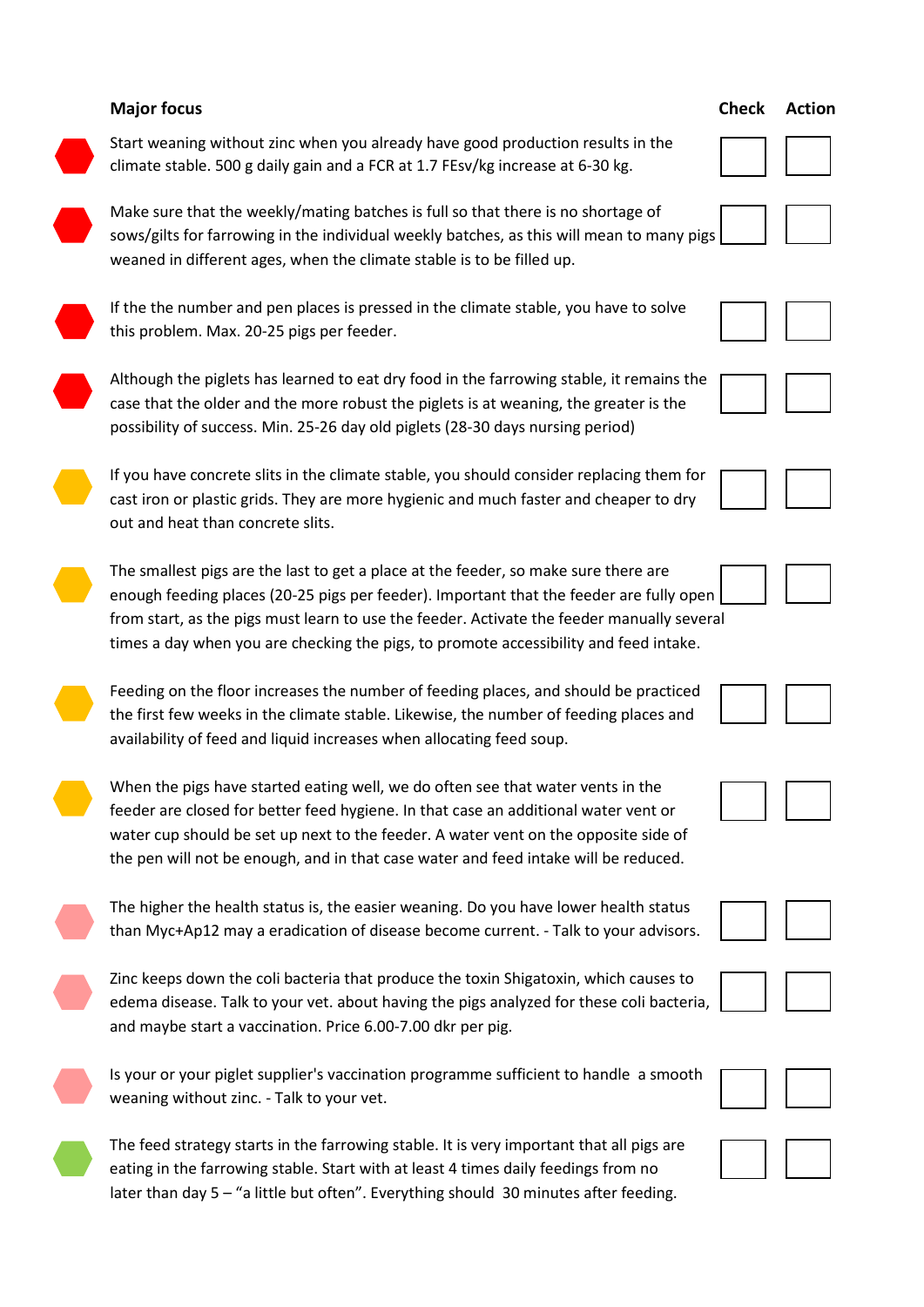|                                                                                    | digestible protein sources, preferably with added probiotics and organic acid. Low acidity<br>binding capacity (low calcium content). Use the same feed in the farrowing stable and<br>in the period of weaning to avoid switching of feed when weaning.                         | Use a weaning feed with a low protein content composed of many various highly |                                                                                                                                                                                                                                                                                                                        |
|------------------------------------------------------------------------------------|----------------------------------------------------------------------------------------------------------------------------------------------------------------------------------------------------------------------------------------------------------------------------------|-------------------------------------------------------------------------------|------------------------------------------------------------------------------------------------------------------------------------------------------------------------------------------------------------------------------------------------------------------------------------------------------------------------|
|                                                                                    | If you do not have acid in the feed, you should at add acid to the drinking water. Apply<br>1.0 per thousand acid during the weaning period. If the level of bacteria is high, 2 per<br>thousand acids can be used, but be aware that the pig's water intake does not goes down. |                                                                               |                                                                                                                                                                                                                                                                                                                        |
| the climate stable.                                                                | The main thing is that the pigs get through the weaning period with a healthy intestine<br>and a low mortality rate. Accept that the daily gain will be slightly lower during the<br>weaning period, as a healthy and strong pig will make up for lost growth before leaving     |                                                                               |                                                                                                                                                                                                                                                                                                                        |
|                                                                                    | Weaning without zinc requires even more focus on hygiene.                                                                                                                                                                                                                        |                                                                               |                                                                                                                                                                                                                                                                                                                        |
| Never accept a bacterial soup of feed and faeces.                                  |                                                                                                                                                                                                                                                                                  |                                                                               |                                                                                                                                                                                                                                                                                                                        |
|                                                                                    | Make sure that drinking water in feeders and cups is clean in farrowing and climate stable.                                                                                                                                                                                      |                                                                               |                                                                                                                                                                                                                                                                                                                        |
|                                                                                    |                                                                                                                                                                                                                                                                                  |                                                                               |                                                                                                                                                                                                                                                                                                                        |
|                                                                                    |                                                                                                                                                                                                                                                                                  |                                                                               |                                                                                                                                                                                                                                                                                                                        |
|                                                                                    | After soaking, the stable is thoroughly washed with soap, that all fat membranes where                                                                                                                                                                                           |                                                                               |                                                                                                                                                                                                                                                                                                                        |
|                                                                                    |                                                                                                                                                                                                                                                                                  |                                                                               |                                                                                                                                                                                                                                                                                                                        |
|                                                                                    |                                                                                                                                                                                                                                                                                  |                                                                               |                                                                                                                                                                                                                                                                                                                        |
| microbes can survive, removed. After washing, the stable and drinking water system |                                                                                                                                                                                                                                                                                  |                                                                               |                                                                                                                                                                                                                                                                                                                        |
|                                                                                    | are disinfected. Please follow the below washing and disinfection plans.                                                                                                                                                                                                         |                                                                               |                                                                                                                                                                                                                                                                                                                        |
| Cleaning before disinfection                                                       | Disinfection of stables and                                                                                                                                                                                                                                                      | Disinfection of stables and                                                   | <b>Cleaning and disinfection</b>                                                                                                                                                                                                                                                                                       |
|                                                                                    | rooms without animals                                                                                                                                                                                                                                                            | rooms with or without animals                                                 | water and water systems                                                                                                                                                                                                                                                                                                |
| After soaking and rough washing,                                                   | After washing, disinfect all sur-                                                                                                                                                                                                                                                | After washing, disinfect all sur-                                             | Cleaning and disinfection of                                                                                                                                                                                                                                                                                           |
| the soap is laid out with foam                                                     | faces while moist, but not wet.                                                                                                                                                                                                                                                  | faces while damp but not wet.                                                 | drinking water and drinking                                                                                                                                                                                                                                                                                            |
| equipment on all surfaces, floor,                                                  |                                                                                                                                                                                                                                                                                  |                                                                               | water systems. Remove both                                                                                                                                                                                                                                                                                             |
| walls and equipment. In practice,                                                  | <b>Desintec FL-Des GA:</b>                                                                                                                                                                                                                                                       | Disinfection in pig and cattle                                                |                                                                                                                                                                                                                                                                                                                        |
| the soap is laid out on all surfaces                                               | Dosage:                                                                                                                                                                                                                                                                          | stables, horse boxes and animal                                               |                                                                                                                                                                                                                                                                                                                        |
| that have been in contact with                                                     | Surface disinfection:<br>1,0%                                                                                                                                                                                                                                                    | cages. Dipped infection of boots,                                             |                                                                                                                                                                                                                                                                                                                        |
| animals or their feces. After 10-30                                                | Cooling nozzles:<br>1,0%                                                                                                                                                                                                                                                         | equipment and tools, as well as                                               | medication, the water system                                                                                                                                                                                                                                                                                           |
| minutes, the soap can be washed                                                    | Dipped disinfection:<br>2,0%                                                                                                                                                                                                                                                     | disinfection of transport equip-                                              |                                                                                                                                                                                                                                                                                                                        |
| off at high pressure. The impact                                                   |                                                                                                                                                                                                                                                                                  | ment, trucks, trailers, wheels,                                               | W-Hr Aktiv Plus for 3-5 days.                                                                                                                                                                                                                                                                                          |
| time can be longer, but the soap                                                   | Foams when laying with foam                                                                                                                                                                                                                                                      | etc.                                                                          |                                                                                                                                                                                                                                                                                                                        |
| must not dry before washing.                                                       | equipment.<br>10 liters of solution ranges to                                                                                                                                                                                                                                    |                                                                               | <b>Desintec W-Hr Aktiv Plus</b><br>Instructions for use:                                                                                                                                                                                                                                                               |
| Desintec Stallclean Profi D:                                                       | about 50-75 m <sup>2</sup> flat.                                                                                                                                                                                                                                                 | <b>Desintec Peroxx Liquid</b><br>Dosage:                                      |                                                                                                                                                                                                                                                                                                                        |
| Dosage:                                                                            | Full effect after 2-4 hours.                                                                                                                                                                                                                                                     | Surface disinfection:<br>0,75 %                                               | or directly in water vessels or                                                                                                                                                                                                                                                                                        |
| <b>General cleaning</b><br>1,0%                                                    |                                                                                                                                                                                                                                                                                  | 0,75%<br>Cooling nozzles:                                                     | water tanks.                                                                                                                                                                                                                                                                                                           |
|                                                                                    | Hot mist:<br>25.0%                                                                                                                                                                                                                                                               | 4,0%<br>Dipped disinfection:                                                  | When adding animals, dosage                                                                                                                                                                                                                                                                                            |
| Softening with                                                                     | Dosage: 1.0 litre Desintec FL-Des                                                                                                                                                                                                                                                |                                                                               |                                                                                                                                                                                                                                                                                                                        |
| Pressure washer<br>2,0%                                                            | GA + 3,0 litres of water per 400-                                                                                                                                                                                                                                                | Full effect after 30 minutes.                                                 | of a stock mixture.                                                                                                                                                                                                                                                                                                    |
|                                                                                    | 500 m <sup>2</sup> . Venting after 8-12 hours.                                                                                                                                                                                                                                   |                                                                               |                                                                                                                                                                                                                                                                                                                        |
| Manual brush wash<br>4,0%                                                          |                                                                                                                                                                                                                                                                                  | Foams when laying with foam                                                   | Dosage:                                                                                                                                                                                                                                                                                                                |
|                                                                                    | Cold mist: 1.0 litres Desintec FL-                                                                                                                                                                                                                                               | equipment, so it is easy to see                                               |                                                                                                                                                                                                                                                                                                                        |
| Average consumption:                                                               | DesGA + 9,0 litres of water per                                                                                                                                                                                                                                                  | how far you have come.                                                        | systems:                                                                                                                                                                                                                                                                                                               |
| 1,0 litre Stallclean Profi D per                                                   | 400 to 500 m <sup>2</sup> . Venting after 4-8                                                                                                                                                                                                                                    | 10 litres of mixture ranges to                                                | Continuous disinfection of                                                                                                                                                                                                                                                                                             |
| $100 \text{ m}^2$ stable.                                                          | hours.                                                                                                                                                                                                                                                                           | about 50-75 m <sup>2</sup> surface.                                           | drinking water:                                                                                                                                                                                                                                                                                                        |
| About 10 litres of mixture per                                                     |                                                                                                                                                                                                                                                                                  |                                                                               | Cleaning by                                                                                                                                                                                                                                                                                                            |
| $30-50$ m <sup>2</sup> surface.                                                    | Mixture should be used                                                                                                                                                                                                                                                           | The mixture should be used                                                    | organic and inorganic coatings.<br>Effective disinfection of the water<br>and lowers the pH. After water<br>should be cleaned with Desintec<br>Dosed through medicine mixers,<br>should be carried out by means<br>Cleaning/disinfection of water<br>$1,0-2,0%$<br>$0,2\frac{0}{00}$<br>continuous operation: 0,5-1,0% |
|                                                                                    | within 2 weeks.                                                                                                                                                                                                                                                                  | within a week.                                                                | Shock disinfection buffer                                                                                                                                                                                                                                                                                              |
|                                                                                    | Does not damage furniture                                                                                                                                                                                                                                                        | Gentle - can be used from 0°C.<br>Therefore suitable for loading              | tanks/drinking vessels $0,5-1,0\frac{0}{00}$<br>Disinfection of                                                                                                                                                                                                                                                        |

**Major focus** Check Action

It is important that the piglets are quickly in the process of eating after weaning - if the piglets starve the intestine will be damaged. Light in the stable the first 24 hours after weaning, will help the pigs start eating faster. Feed on the floor or even better soaked feed in long trough at min. 4 times daily the first days, while at the same time ensuring that the pigs get to activate the feeder.